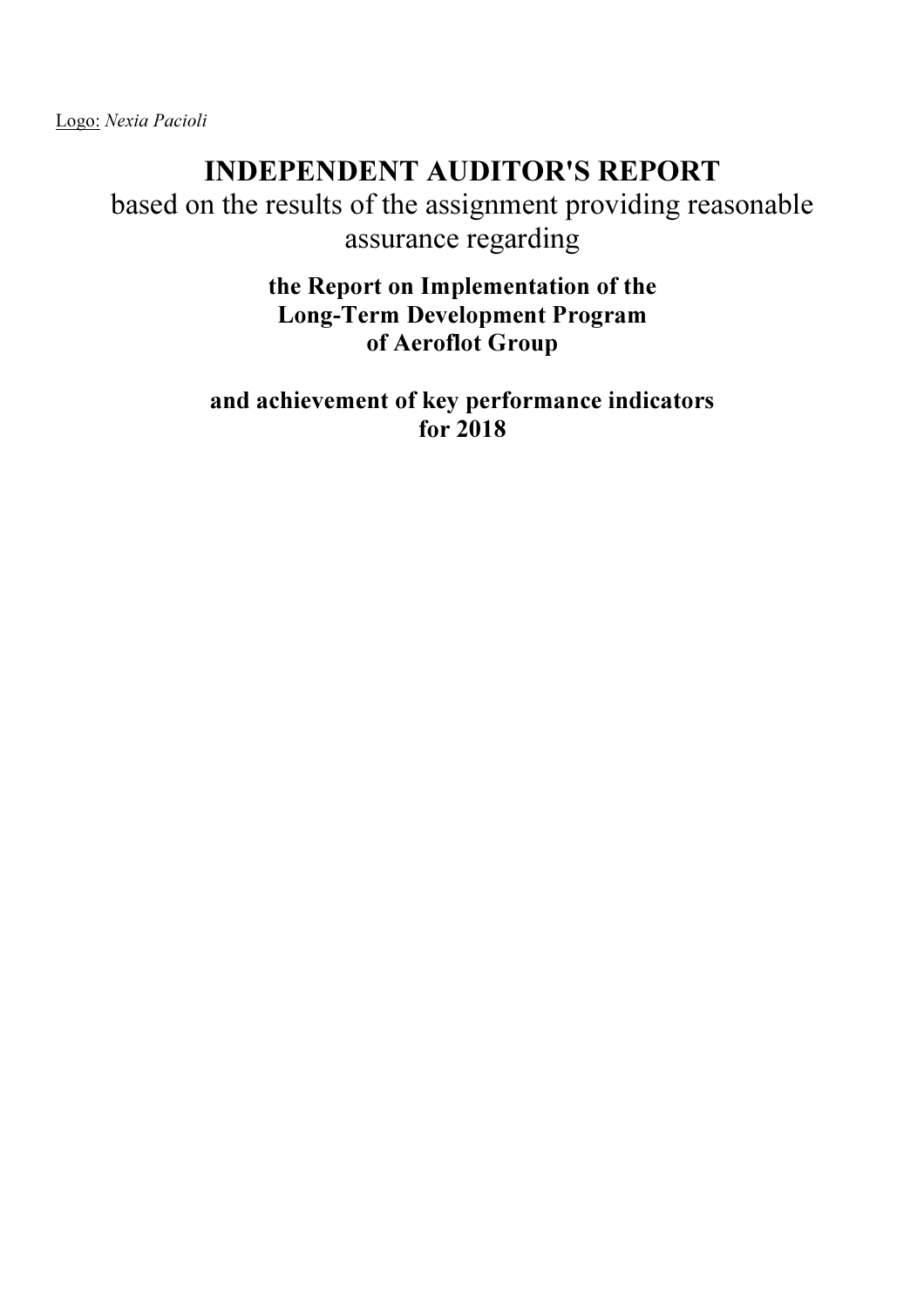Public Joint Stock Company "Aeroflot — Russian Airlines"

# **CUSTOMER**

| <b>Full name</b>              | Public Joint Stock Company "Aeroflot - Russian Airlines"                                                                                                                                                                                                       |
|-------------------------------|----------------------------------------------------------------------------------------------------------------------------------------------------------------------------------------------------------------------------------------------------------------|
| Abbreviated name              | PJSC "Aeroflot"                                                                                                                                                                                                                                                |
| Number and date of            | Certificate of State Registration No. 032.175 dated                                                                                                                                                                                                            |
| issue of state                | June 21, 1994, issued by the Moscow Registration Chamber; Certificate of State                                                                                                                                                                                 |
|                               | registration certificate Registration series 77 No.007893962 dated August 02, 2002, issued by Interdistrict<br>Inspectorate of FNS (the Federal Tax Service) No. 46 for Moscow;<br>Entered in the Unified State Register of Legal Entities under primary state |
|                               | registration number 1027700092661                                                                                                                                                                                                                              |
| <b>Place of location</b>      | 10, Arbat str., Moscow, 119002                                                                                                                                                                                                                                 |
| <b>INN</b> (Taxpayer          | 7712040126 / 770401001                                                                                                                                                                                                                                         |
| <b>Identification Number)</b> |                                                                                                                                                                                                                                                                |
| / $KPP$ (Tax                  |                                                                                                                                                                                                                                                                |
| <b>Registration Reason</b>    |                                                                                                                                                                                                                                                                |
| Code)                         |                                                                                                                                                                                                                                                                |

#### AUDIT ORGANIZATION

| <b>Full name</b><br>Abbreviated name | Limited Liability Company Nexia Pacioli<br>Nexia Pacioli LLC                                                                                                   |
|--------------------------------------|----------------------------------------------------------------------------------------------------------------------------------------------------------------|
| <b>State registration</b>            | Certificate of State Registration No. 856.235                                                                                                                  |
|                                      | dated June 23, 1995, issued by the Moscow Registration Chamber; Certificate of<br>State Registration series 77 No. 005390060 dated October 22, 2002, issued by |
|                                      | Interdistrict Inspectorate of FNS of Russia No. 39 for Moscow;                                                                                                 |
|                                      | Entered in the Unified State Register of Legal Entities under primary state                                                                                    |
|                                      | registration number 1027739428716                                                                                                                              |
| <b>Place of location</b>             | 7, Bolshaya Tatarskaya str., bld. 2, Moscow, 115184                                                                                                            |
| Legal address                        | 2, Malaya Polyanka str., Moscow, 119180                                                                                                                        |
| Membership in the                    | Member of Self-Regulatory Organization of Auditors Association "Sodruzhestvo";                                                                                 |
| self-regulatory                      | It was included in the Register of Auditors and Audit Organizations of the above                                                                               |
| organization of                      | mentioned self-regulatory organization of auditors on October 28, 2016 under                                                                                   |
| auditors                             | primary registration number 11606052374                                                                                                                        |
|                                      | License of UFSB (Federal Security Service Directorate) of Russia for Moscow and                                                                                |
| Information on the                   | the Moscow Region.                                                                                                                                             |
| license for work                     | Series GT No. 0087476, reg. No. 28307 dated June 02, 2016                                                                                                      |
| performance                          | The license is valid until April 18, 2019                                                                                                                      |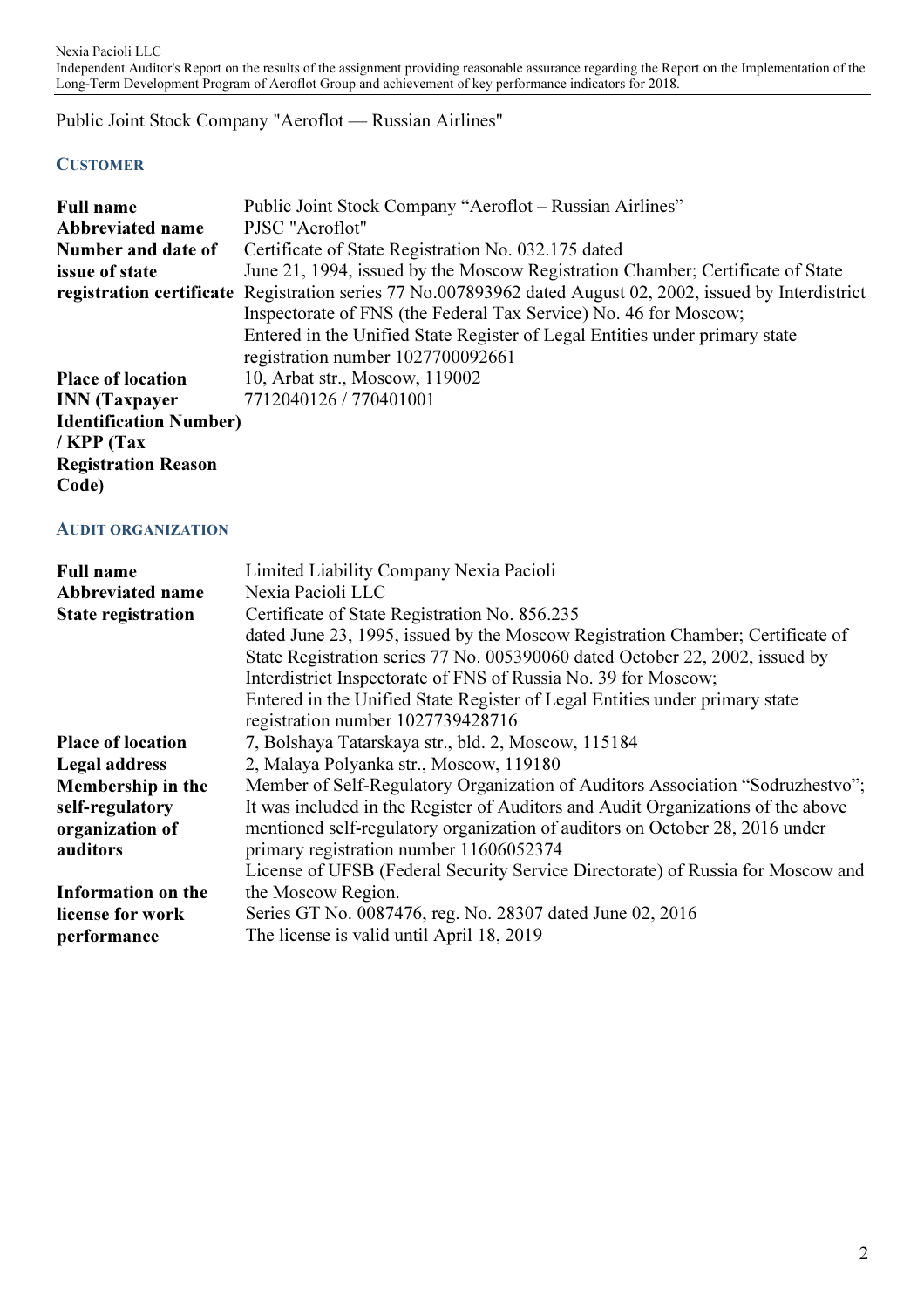# INFORMATION ON THE SUBJECT MATTER OF THE ASSIGNMENT

Subject matter of the assignment is to conduct an independent expert evaluation of Aeroflot Group's performance indicators based on the results of 2018 determined by the long-term development program of Aeroflot Group for the period from 2018 to 2022 approved by the Board of Directors of PJSC "Aeroflot" (Minutes No. 7 dated 21.12.2017) (hereinafter referred to the Long-Term Development Program (LTDP), the Program).

The subject of the assignment was to conduct expert evaluation in relation to:

- Reliability of the actual values of KPIs of Aeroflot Group at the end of the audited period and the level of achievement of the target values determined in the LTDP;
- Identification and analysis of the reasons for deviation of the actual values of performance indicators from those planned in the LTDP;
- Degrees of implementation of the activities provided for by the LTDP;
- Efficiency of targeted use by Aeroflot Group of funds of the respective budgets during the audited period.

Based on the results of performance of the assignment, we form an independent conclusion providing a reasonable level of confidence that the Report on the implementation of the Long-Term Development Program of Aeroflot Group for 2018 is reliable in all material aspects and is prepared in accordance with the criteria established by the Long-Term Development Program of Aeroflot Group.

#### APPLICABLE CRITERIA

For the purpose of expert evaluation, the requirements of the applicable laws, standards, regulatory guidelines and recommendations, as well as internal documents of Aeroflot Group have been used, including, but not limited to, the Long-Term Development Program and the Standard for Auditing of Implementation of the Long-Term Development Program of PJSC "Aeroflot".

### RESPONSIBILITY OF THE CUSTOMER'S MANAGEMENT

Management is responsible for preparing and submitting the Report on Implementation of the Long-Term Development Program of Aeroflot Group and achievement of key performance indicators for 2018 (hereinafter referred to as the Report) without material misstatement in accordance with the criteria established by the Long-Term Development Program.

The above mentioned responsibility includes organization and maintenance of internal control system, which the management considers necessary for the preparation of the said Report, providing absence of any material misstatements due to fraud or error.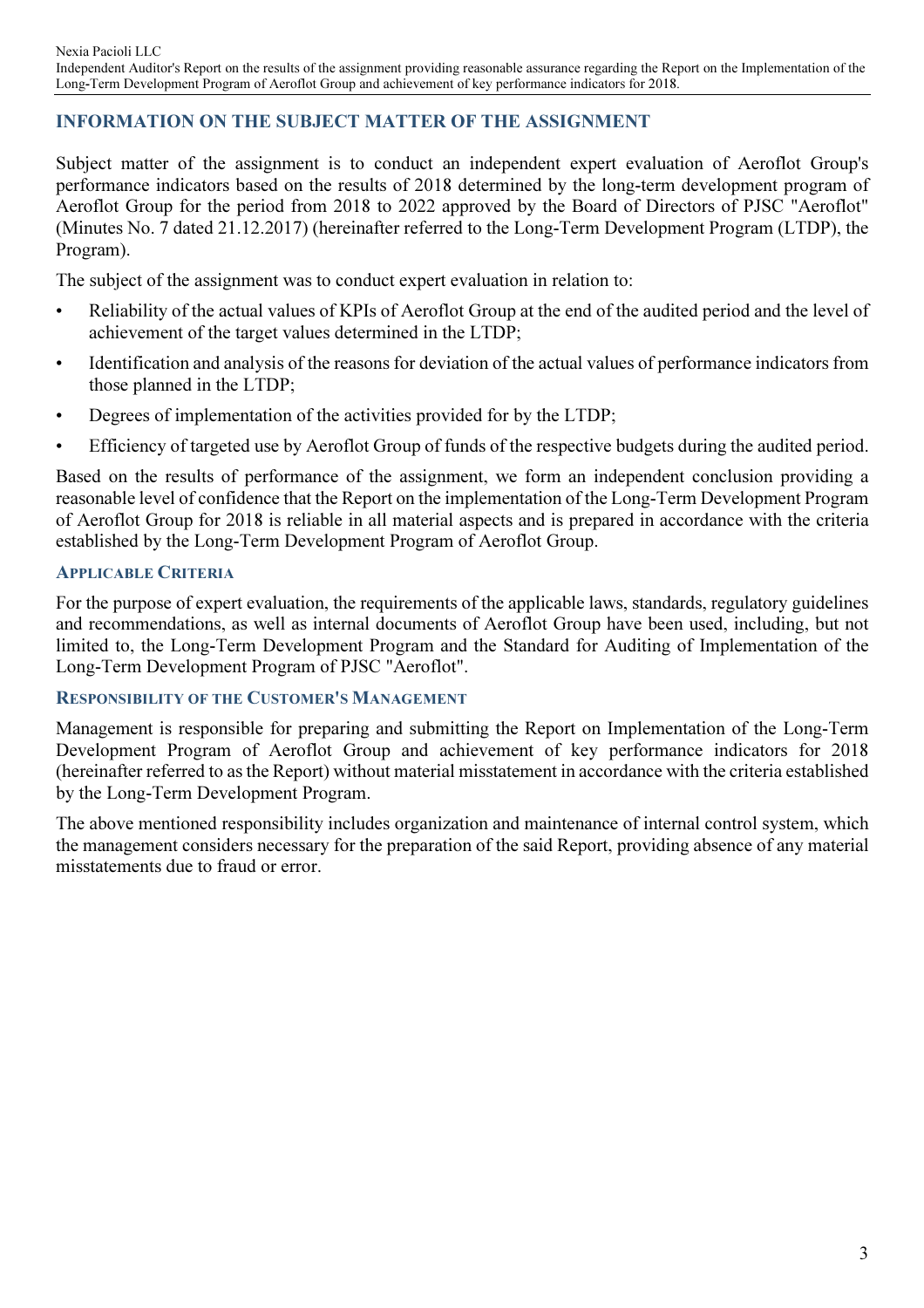Such responsibility also includes selection of the applicable legal requirements, as well as development of internal documents and methods for calculation of key performance indicators and other indicators for the purposes of preparing the Report.

# AUDITOR'S RESPONSIBILITY AND SUMMARY OF PERFORMED WORK

We have completed the assignment in accordance with the International Standard on Assurance Engagements 3000 (revised version) "Assurance Engagements Other than Audits and Reviews of Historical Financial Information" (ISAE 3000), and the standard of audit of implementation of the Long-Term Development Program of PJSC "Aeroflot".

It is our responsibility to obtain sufficient and appropriate evidence to form a conclusion providing reasonable assurance about whether the Report is free from material misstatements due to fraud or error.

As part of assignment providing reasonable assurance, the auditor reduces the risk inherent in the assignment to an acceptably low level, taking into account the existing circumstances, in order to form a conclusion.

As part of assignment accomplished in accordance with the ISAE 3000, we apply professional judgment and maintain professional skepticism throughout the audit. In addition, we perform the following:

- identify and assess the risks of a material misstatement of the Report due to fraud or errors; we develop and conduct the procedures in response to these risks; we obtain evidence that is sufficient and appropriate to serve as a basis for expressing our opinion. The risk of not detecting material misstatement as a result of fraud is higher than the risk of not detecting material misstatement as a result of an error, as fraud can include collusion, forgery, intentional omission, distorted information or actions to bypass the internal control system;
- we obtain an understanding of the internal control system that is relevant for the performance of the assignment, in order to develop the procedures appropriate to the circumstances, but not to express an opinion on the effectiveness of the customer's internal control system;
- we assess the appropriateness of the policies, internal documents and methodologies used, the reasonableness of the estimates and the relevant disclosures made by the management.

We carry out information interaction with persons responsible for corporate governance, bringing to their attention, among other things, information about the planned amount and time frames of the assignment, as well as about any significant comments on the results of performance of the assignment.

4